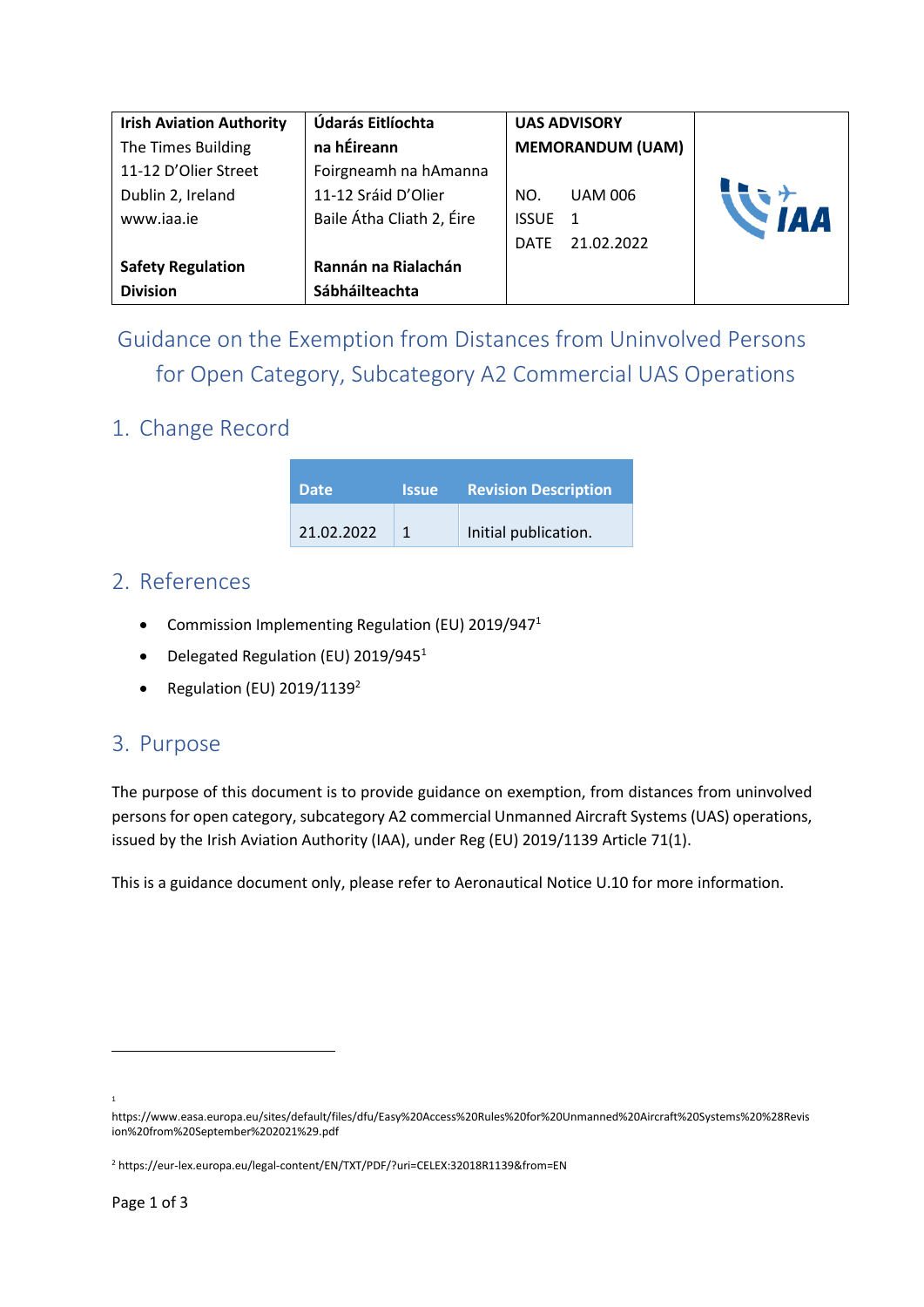# 4. Definitions

For the purposes of this guidance document, the definitions in Regulation (EU) 2018/1139, Regulation (EU) 2019/945 & Regulation (EU) 2019/947 apply.

# 5. Rationale

Class C2 marked Unmanned Aircraft (UA) are not available and are expected mid-2022 at the earliest.

Without Class C2 marked UA, and until the end of the transitional provisions in Dec 2022, operations in the Open A2 category must maintain a minimum of 50m from uninvolved persons.

• Reg (EU) 2019/947, Article 22 - Transitional provisions

*"Without prejudice to Article 20, the use of UAS in the 'open' category which do not comply with the requirements of Parts 1 to 5 of the Annex to Commission Delegated Regulation (EU) 2019/945 1 shall be allowed for a transitional period of 30 months starting one year after the date of entry into force of this Regulation, subject to the following conditions: …*

*(b) unmanned aircraft with a take-off mass of less than 2 kg is operated by keeping a minimum horizontal distance of 50 meters from people and the remote pilots have a competency level at least equivalent to the one set out in point UAS.OPEN.030(2) of Part A of the Annex;"*

The regulation takes no account of currently available slow flight modes to reduce the minimum distance to uninvolved persons. This limits operations in the open category within urban areas, unnecessarily forcing operators into the specific category.

To facilitate commercial operators, with currently available UAS to continue, an exemption to the distances from uninvolved persons is required.